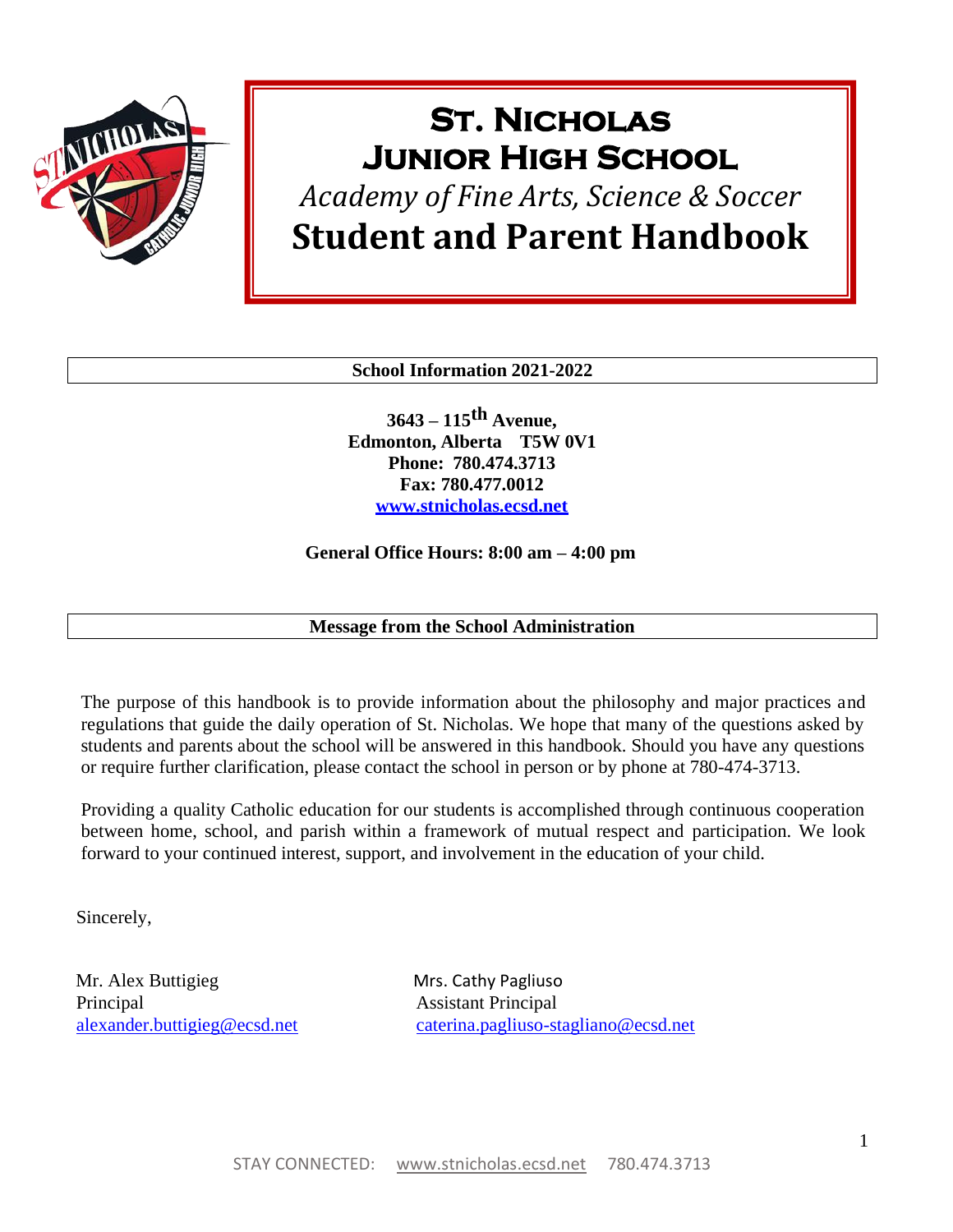#### **Our School**

#### **Statement of Purpose / Expectations of Students from the School Act:**

Edmonton Catholic Schools is committed to building nurturing Catholic learning and working communities that are inclusive and welcoming to all their members. All efforts to support the inclusive, safe, and caring learning and working communities within our District must be in accordance with the teaching of the Catholic Church and shall be grounded in the understanding of the persona.

The primary purpose of a Student Conduct Policy is to help students learn how to address issues of dispute, develop empathy, and give witness to the Catholic faith, both within and outside of the school community. At St. Nicholas we endeavor for all our students to live their vocation in the light of faith. We are reminded that "the specific purpose of a Catholic education is the formation of children who will be good citizens of the world. Catholic schools have a straightforward goal: to foster the growth of good Catholic human beings who love God and neighbor and thus fulfill their destiny of becoming saints" (The Holy See Teaching on Catholic Schools, 2006).

**Grounded in Our Catholic Faith, We Believe:** All students are created in the image and likeness of God. As such, all human beings are inherently sacred and must be treated with dignity and respect. All efforts to support a welcoming, inclusive, respectful, safe, and caring learning environment within our school, in accordance with the teaching of the Catholic Church, remains central to our mission.

#### **Guiding Principles:**

**Honesty** takes courage and is full revelation of the truth. In our human weakness, we will make mistakes. For us to grow and learn from our mistakes, we must first take accountability for our actions. To possess integrity of self, trust and understanding from others, honesty is essential. We expect our students to ALWAYS be honest with themselves and with others.

**Respect** and dignity permeate everything we say verbally or non-verbally to others, and in our actions. Our language, our words, and our actions MUST ALWAYS be respectful. Disrespectful or hurtful behavior of others is NOT tolerated.

**Reverence** is a word meaning respect for our faith. Making the choice to attend a Catholic school binds everyone to respect and participate in the traditions of our faith. During celebrations, prayer, Liturgies of the Eucharist and other religious traditions, ALL students are expected to act reverently which calls us to a quiet, attentive, personal time of reflection and prayer. As well, we attend mass as a school community throughout the school year.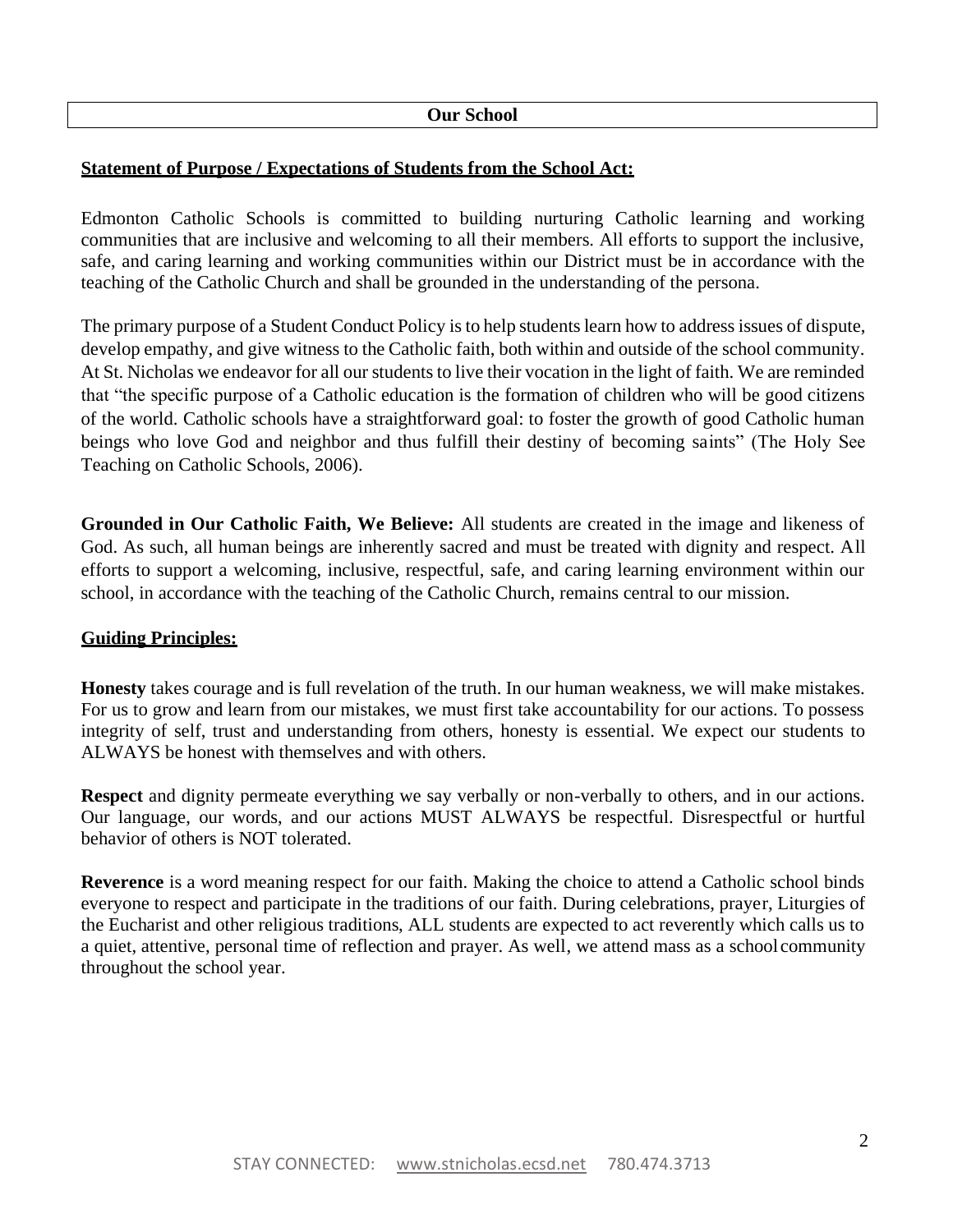## **Attendance at Mass**

Over the course of a school year our entire school community takes part in Masses at St Clare Parish and Protection of the Blessed Virgin Mary Ukrainian Catholic Church. With large gathering possibly still being in effect we will look at alternatives to these indoor full school gatherings such as gathering outside as a faith community and/or celebrating in small groups and connecting via remote platforms. All students are expected to attend the school-wide celebrations as part of our shared faith experience.

In addition to the prayer and Permeation of Faith within the St. Nicholas community, students participate in a Religious Studies course at each grade level.

# **Religious Studies 7**

Grade 7 students will experience a Religious Studies Program, *Growing in Faith, Growing in Christ.* This Program is in it's second year and provides opportunities for students to examine their faith and further understand Christ and all his works.

# **Religious Studies 8**

The grade 8 Religious Studies Program, "Stand by me", has a core objective to nurture a relationship with God, Jesus and the Holy Spirit. It is structured around the Apostles Creed as a means of helping students understand the living relationships: God with us, humankind with God, humans with each other and with all creation.

Students will also explore the history of the Creed and traditions of the Church so that we can begin to recognize through our own experiences our place in them.

# **Religious Studies 9**

The goal of the grade 9 Religious Studies Program is to help students develop a better understanding of the Catholic Faith and the Christian values it is built on. Students will develop a deeper self-awareness and a clearer understanding of the personal qualities that shape their relationships and their decisions by studying the Beatitudes as a guide for being a true friend, a true path to happiness, and the individual virtues that we cultivate.

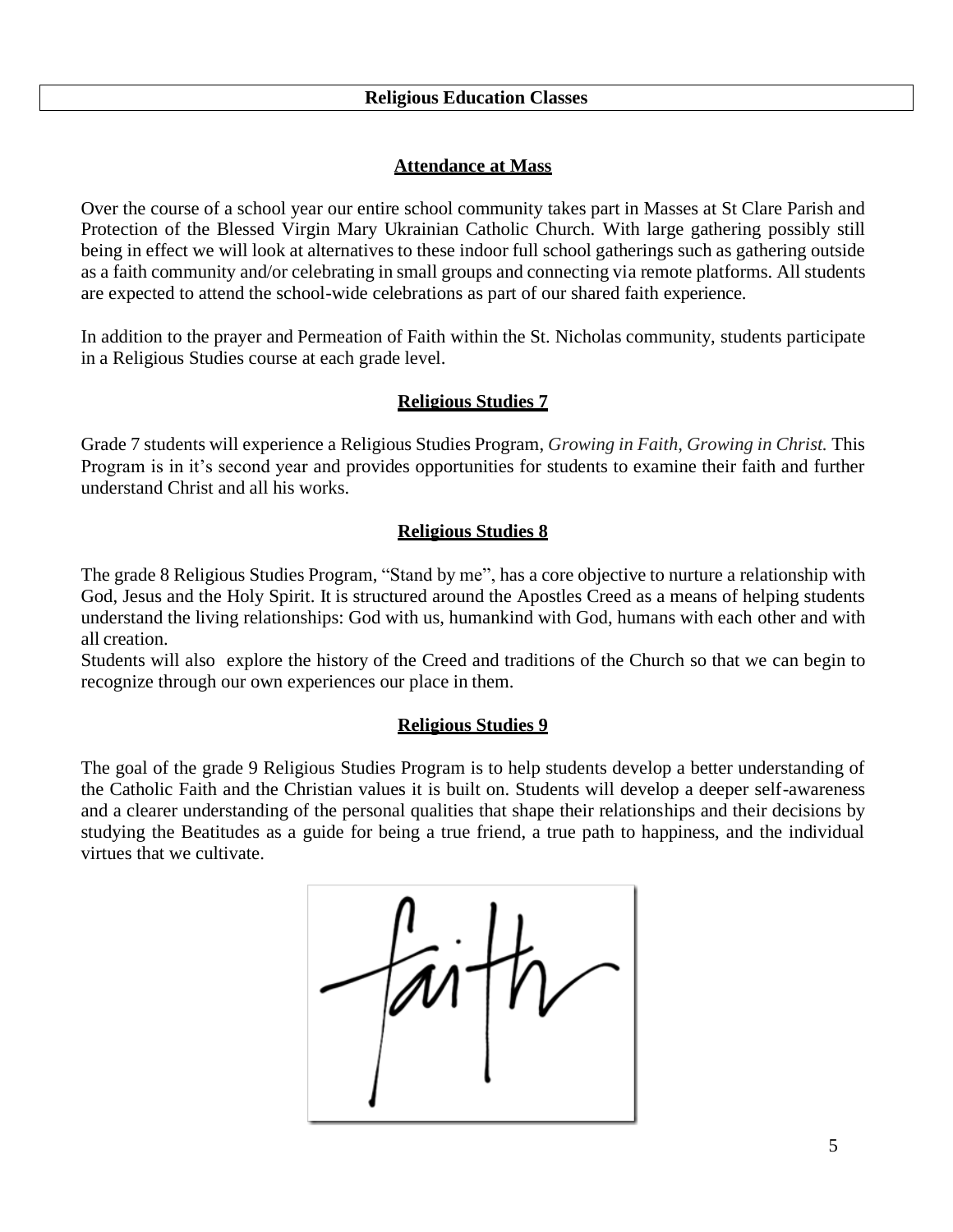## **Student Services**

## **Counselling Services**

The counseling services available to all students aim to help individual students to get to know themselves better, to adapt to their social milieu and to prepare them for a future where they can, with utmost ease, make their talents and aptitudes better known and valued. The counseling department also works hand in hand with the teachers to help students succeed academically.

St. Nicholas is fortunate this year to have a full time Family School Liaison Worker (FSLW). They will be working with individual students and small-groups and will assist our classroom staff in developing strategies for students geared towards tackling any challenges they face in their school life. Our FSLW will support the social, emotional, and academic needs of students and help to create an environment where a student can be successful as well as achieve open communication and consistency between home and school.

# **School Resource Officer (SRO)**

We have an SRO at St. Nicholas for 0.5 of each week. The role of the SRO is to make a difference in our school community by providing a learning environment through counselling, structured classroom lectures, and distribution of educational resource materials. Working co-operatively with school administrators, staff, students, parents and the community, our SRO will help to identify and address school concerns.

## **Braided Journeys Program/Graduation Coach – First Nations, Metis, Inuit (FNMI)**

We are pleased to offer a Braided Journeys program at the Junior High level. This program aims to support our Indigenous population, provide resources, tutoring, cultural events as well as leadership and team building opportunities. This program is also intended to raise the awareness of the richness in Indigenous Culture.

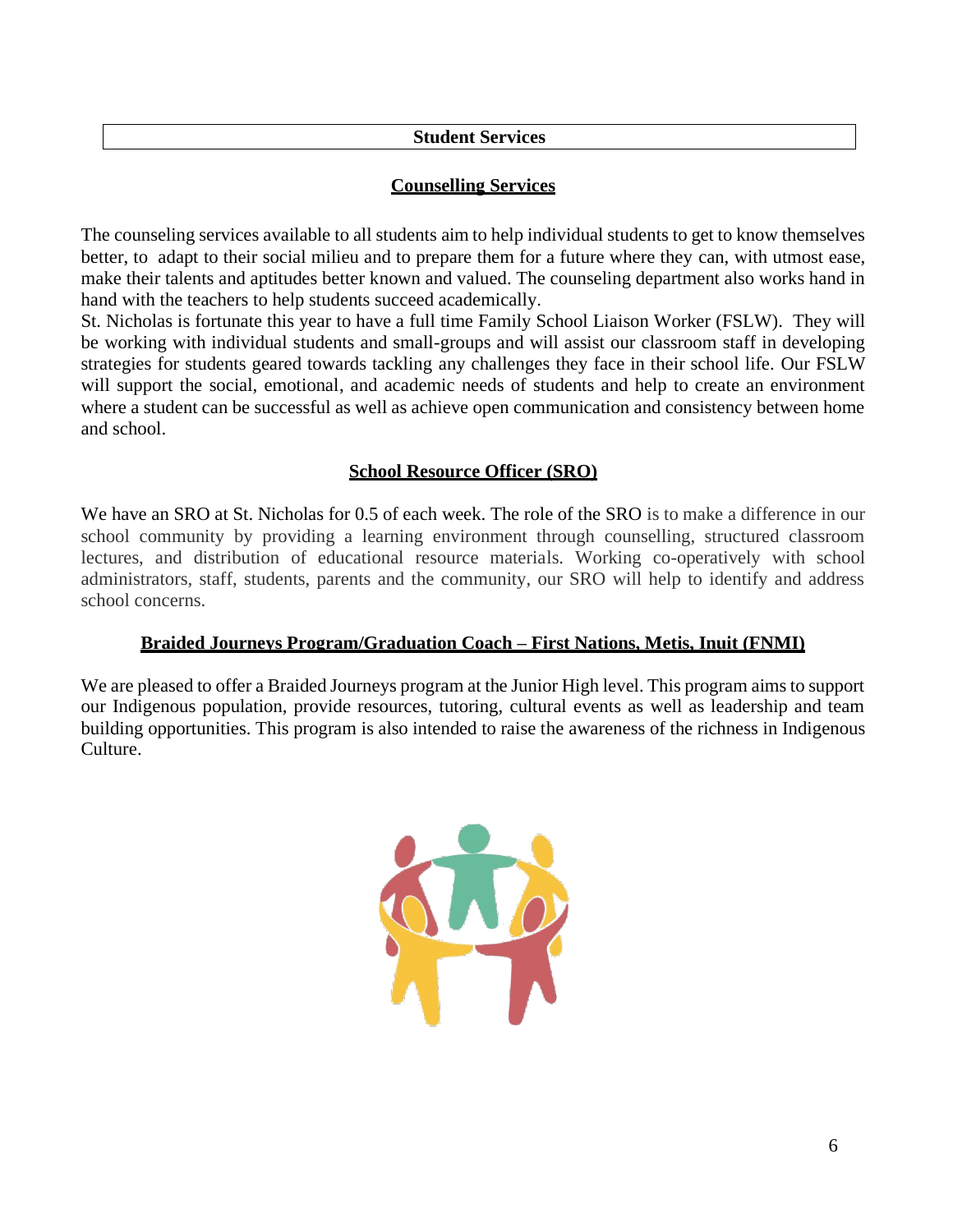## **Home, School & Student Partnerships**

# **Report Card Distribution Dates**

Academic progress can be tracked on a regular basis through PowerSchool and Report cards will be available online two times a year through PowerSchool **(January 2022 and June 2022).** Hardcopies of report cards will not be given out; however, parents can print copies through their PowerSchool account. Student marks are available through PowerSchool at any time throughout the year.

## **Student/Parent/Teacher Conference Dates**

Parent/Teacher conferences may be requested by either parents or teachers at any time during the school year. Traditionally scheduled Student/Parent/Teacher conferences that were held two times a year may need to follow a different format this year. Once we determine what the new format is we will communicate that with families.

## **Academic Honours Awards**

Students achieving Honours (80% - 90%) and Honours with Distinction (90% and above) will be acknowledged at the end of each term. Students maintaining these levels of achievement will be presented with a certificate of achievement at the end of the year, as well as have their name displayed in the hallway on our Honour Board. Students who achieve honours must obtain an 80% average in their core subjects (English Language Arts, Social Studies, Mathematics, Science and Religion) and all grades above 65% in other subjects. Students who achieve honours with distinction must obtain a 90% average in their core subjects (English Language Arts, Social Studies, Mathematics, Science and Religion) and all grades above 65% in other subjects.

## **General Information**

# **Course Fees/Academy Fees**

Academy and other option courses are offered to students, but depending on the course or Academy, the additional costs will vary. These Academy and course fees cover the operational and material costs, but do not include field trips. If Academy fees are unpaid, your child may be removed from Academy participation until fees are paid in full. Regular school fees are due on September 30, 2021. Academy deposits are due on September 2, 2021 with regular installments paid throughout the year. Families also have the option of paying school fees in full at the beginning of the school year.

# **Textbook Use**

The student is responsible to ensure that they are in possession of their textbooks throughout the school year and are responsible to ensure that their textbooks do not get damaged. The parent/guardian is financially responsible for the cost of replacement for any textbook that is damaged or lost.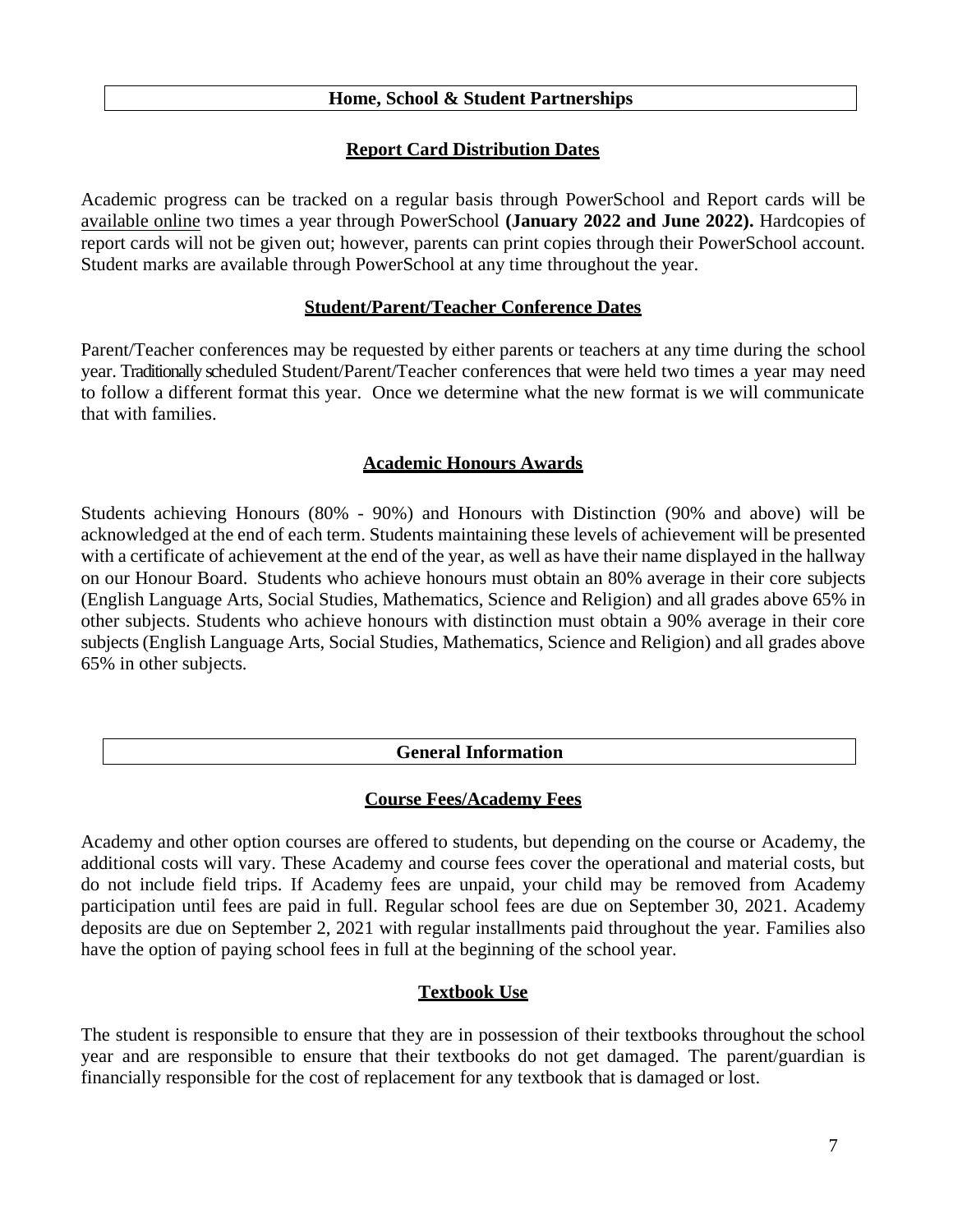## **Technology Use**

This year a device (HP Laptop or Chromebook) will be assigned to each student for use during the school day. Students are responsible for maintaining the device and informing their teacher of any technical problems or damage to the device. Students will be given time at the end of each day to place their device in the assigned charging cart in their homeroom.

## **Vacation Leave Form**

If you are planning a vacation, you must complete a vacation leave form which indicates the dates that your child will be absent from school. This information is imperative to allow teachers to pre-plan homework for your child and to ensure that upon completion, your child is prepared upon their return. It is your child's responsibility to complete the form with the assistance of each of their classroom teachers. Vacation leave forms are available in the main office.

#### **Incomplete Assignments**

If your child has missing or incomplete examinations, assignments, tests, and/or homework, they may be held back from participating in field trips, option courses (including Academies), and other school-based activities. With the implementation of our Flex Room students have the opportunity to make up missed assignments

#### **School Policies**

#### **St Nicholas Re-Entry Plan**

A Re-entry Plan that aligns with our Division and Ministry standards has been established for our St Nicholas Community. It is available on our school website and will be updated on a regular basis as changes/adjustments are made.

## **CLOSED CAMPUS POILCY**

**In the interest of student safety, St. Nicholas is a CLOSED CAMPUS. All students MUST stay at school during the school day. This policy ensures that your child is always supervised. Parents must notify the school by phone or in writing prior to the time if their child must leave the school at any time during the school day.**

#### **Attendance**

Students are expected to be at school and on time for all classes unless a valid reason, either written or phoned in, is provided. Parents are to contact the school at (780)-474-3713 if your child will be absent or late. The school staff will contact the parents if a message has not been received. Students arriving late in the morning or afternoon **MUST enter through the main doors** and report to the main office to get a late slip.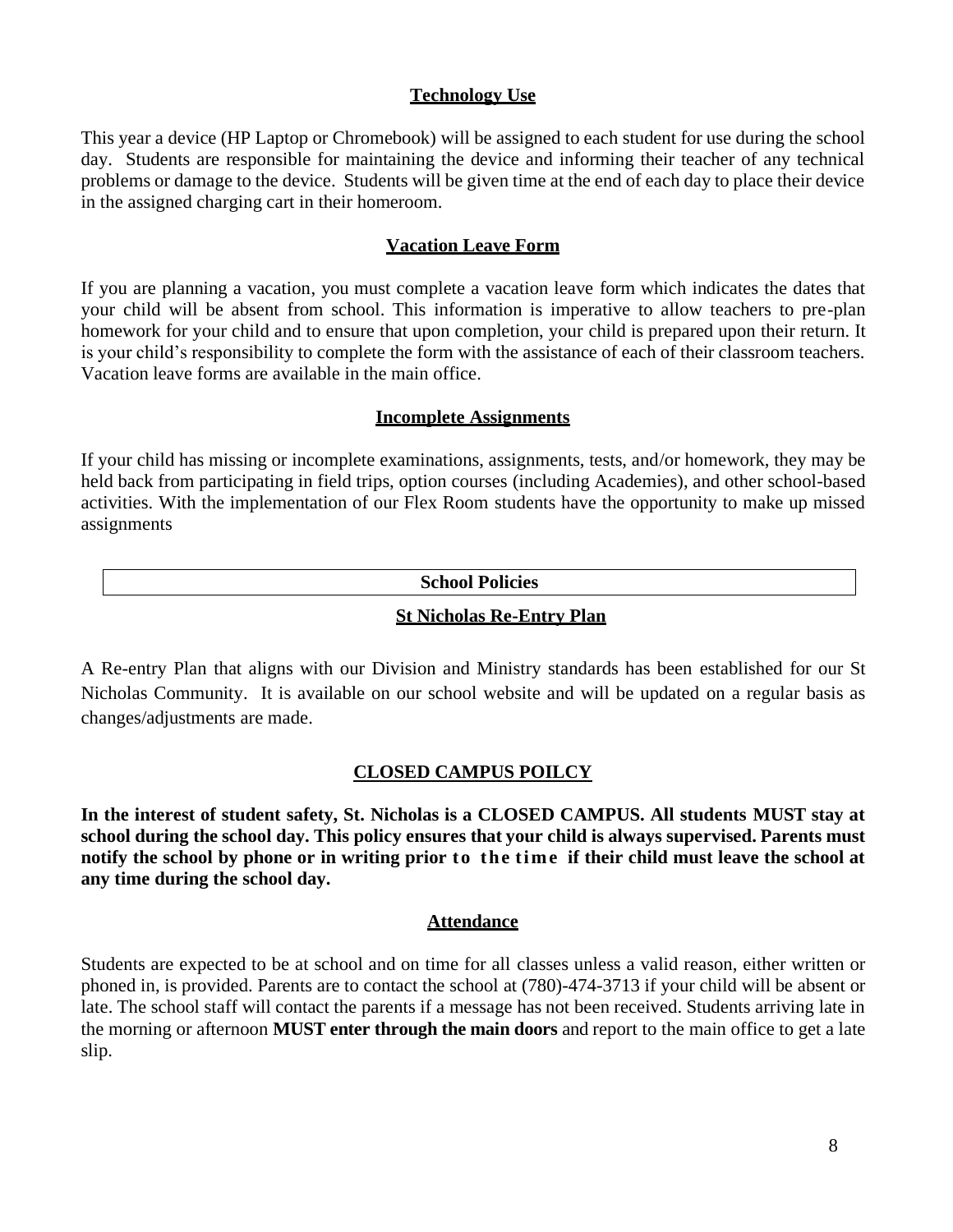| <b>St Nicholas Catholic Junior High</b> |
|-----------------------------------------|
| <b>Bell Schedule</b>                    |

|                                 | Prayer, Announcements, Attendance        |  |  |  |
|---------------------------------|------------------------------------------|--|--|--|
| $8:17-9:06$                     | <b>Block 1</b>                           |  |  |  |
| $9:08-10:00$                    | <b>Block 2</b>                           |  |  |  |
|                                 | 5-minute Homeroom and Snack Break        |  |  |  |
| 10:02-10:47                     | Block 3                                  |  |  |  |
| 10:49 -11:34                    | <b>Block 4</b>                           |  |  |  |
| 11:36-12:21                     | Block 5                                  |  |  |  |
| $12:21-12:26$                   | Homeroom                                 |  |  |  |
| 12:26-12:44                     | Lunch                                    |  |  |  |
| $12:44-1:03$                    | <b>Lunch Activities / Outside Recess</b> |  |  |  |
| $1:03 - 1:10$ 5-minute Homeroom |                                          |  |  |  |
| $1:10-1:55$                     | Block 6                                  |  |  |  |
| $1:57 - 2:43$                   | <b>Block 7</b>                           |  |  |  |

| <b>THURSDAY</b>        |                          |                  |  |  |
|------------------------|--------------------------|------------------|--|--|
| $8:17 - 8:27$ Homeroom |                          |                  |  |  |
|                        | $8:27-9:51$              | CTF1             |  |  |
| $9:53-11:16$           |                          | CTF <sub>2</sub> |  |  |
|                        | $11:16 - 11:21$ Homeroom |                  |  |  |

# **Morning Bells**

The first bell in the morning is at **8:13 a.m**. and students will be let in by staff through their designated doors:

**Grade 7 –** Northwest Doors

**Grade 8 –** Southwest Doors

**Grade 9 –** Northeast Doors

**WIN Jr –** Southeast Doors

The class commencement bell rings at **8:17 a.m**. and students must be in their homeroom desk when this bell rings.

# **Lunch bells**

Lunch begins at **12:26 p.m.** At 12:44 students will have an outdoor lunch/activity break. The first bell after lunch rings at **1:03 p.m**. where students are to go to their homeroom and prepare themselves for their afternoon classes. The class commencement bell rings at **1:10 p.m.** and students are to be in their block 6 classroom desk when this bell rings.

The dismissal bell rings at **2:43 p.m.**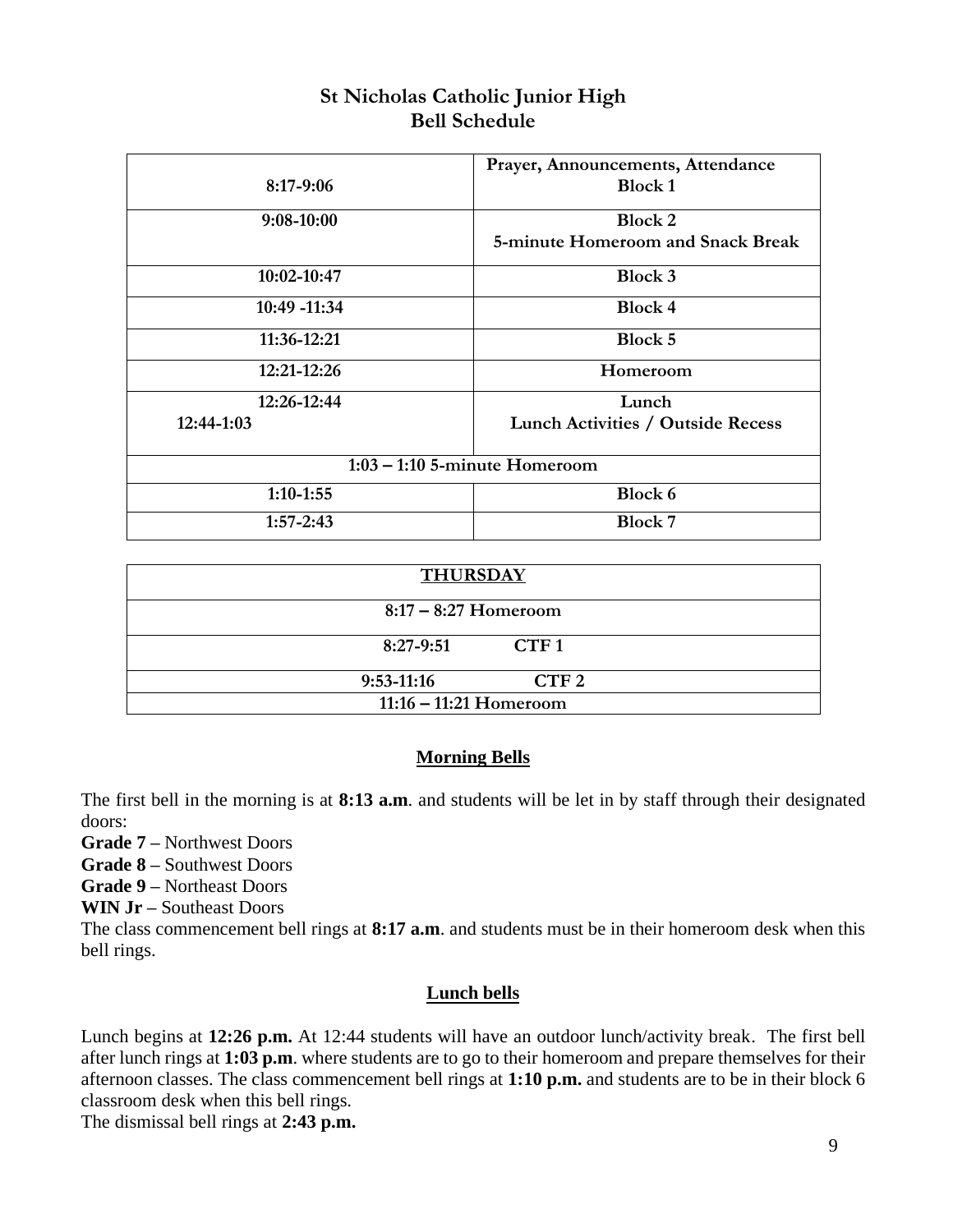#### **Lates**

Students arriving after the 8:17 a.m. bell shall report to the office where their late will be recorded, and they will be directed to their class.

#### **After School Hours**

Students are expected to vacate the school building within 10 minutes after dismissal. Once extracurricular activities resume, students may remain after school with parental permissions and under teacher supervision. Academic Support is also available to ALL students in our Flex Room from  $2:45 - 3:45$ . With parental permission, students can work on missed/incomplete assignments and/or receive additional support in all subject areas.

#### **Fitness Room**

Information regarding access to our on site Fitness Room will be made available in September 2021.

#### **Personal Electronic Device Policy (Cell Phones, Tablets, Personal Computers)**

Definition of a Personal Owned Device (POD): For the purposes of this protocol personal electronic devices include the following types of items. Cell phones, Blackberry devices, IPod's, IPhones, MP3 players, Tablets, Gaming devices, and any other similar device.

After a thorough review by staff of our Personally Owned Devices (POD) Policy and weighing the pros and cons, we have come to the unanimous conclusion that utilizing them in our classrooms is too much of a distraction. All students are aware that cellphones are not to be used in classrooms or between classes in school.

Students may use phones before school starts, at lunch time, and after school. Every student will receive a Chromebooks or HP Laptop which they can use when needed throughout the entire school day.

All students should have a manual calculator for Math and, if they do not have one, we will provide them with one. We believe this is a positive move for focused learning with less distraction. If phones are being used during class time, staff will be responsible to send them to the office. After the first and second infraction, the student has the phone returned at the end of the day. After the third infraction, it will be returned to a parent or guardian only, and after repeated infractions there would be an individualized plan between the school and the parents.

Our students need to know that this is not a punishment, but a step in providing a better learning environment, without distraction, so that they may realize their learning potential.

We also ask that if parents need to contact their child during the school day, they do not text their child directly rather contact the main office. Whether an emergency or non-emergency call school staff will inform the student and provide an opportunity for them to contact home.

A person bringing a personal electronic device to school assumes all responsibility for that device. The school is not responsible for lost, stolen or damaged devices. In the event of an issue with a device, the issue will be reported to the office staff immediately and the incident shall be recorded. In the event a student's behavior contributed to the issue, consequences are at the discretion of the administration.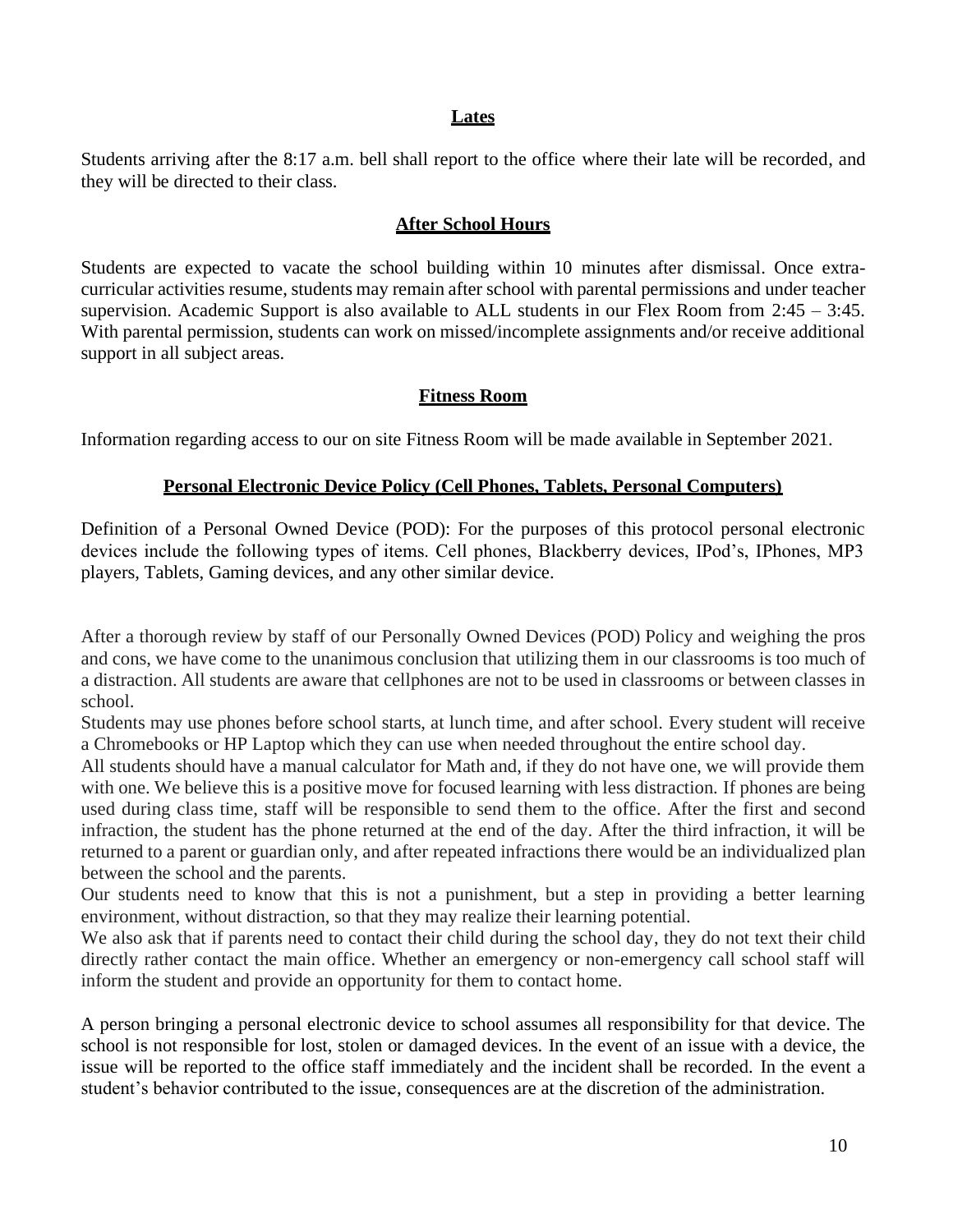## **Student Dress Standard**

School is your professional place for learning and students are expected to dress accordingly. School is a workplace and the clothing choices must reflect a work environment. Therefore, we ask that the following clothing not be worn to school:

Clothing with abusive or suggestive language orsymbolism Clothing that exposes the mid-section or any undergarments Any top that does not cover the shoulders or is lowcut

Discussions with staff, parents and students will commence in fall of 2021 to establish a fair dress standard.

# **Water Bottles and Snack**

Students are strongly encouraged to bring a water bottle to school every day. There are 2 bottle filling stations available in the school and although our regular water fountains are operational, they are intended for bottle filling only. **Students are not to drink from water fountains at this time. A snack break will be provided, and a prepackaged snack will be available from 9:53 to 10:00.**  Prepackaged snacks will be made available and brought to homeroom classes by specified staff.

# **Fire and Lock Down Drills and Alarms**

Students and staff will practice fire drills and lock down drill procedures at different times during the year. To ensure the safety of everyone in the building, these drills are treated seriously as we strive for a quick and safe response to any threatening situation. Our response to crisis situations is outlined in our Crisis Management Plan located in each classroom and in the General Office. According to the plan, in the event of a serious crisis, information will be posted on the school website [www.stnicholas.ecsd.net.](http://www.stnicholas.ecsd.net/)

**In the event of a lock down, parents should NOT enter or try to contact the school or their child. If the school is in a lock down situation all legitimate visitors in the building when the lockdown begins, will also be locked down.**

# **Bus Transportation**

If your child requires yellow or ETS bus transportation the bus passes are available at the office on the last 2 and the first 4 days of every month. **To ensure that your child is registered with transportation for yellow bus services please contact the school at 780-474-3713 as soon as possible.** It is recommended that parents pay online through their PowerSchool account or provide 10 post-dated cheques made payable to St. Nicholas School for bus passes for the year.

Bus drivers are responsible for all students on the bus and are responsible for the safety and welfare of these students. Specific details pertaining to seating plans and safety protocols are available on the ECSD Entry Plan and can be accessed through Transportation Services. As changes arise specific to transportation protocols students/parents will be notified immediately.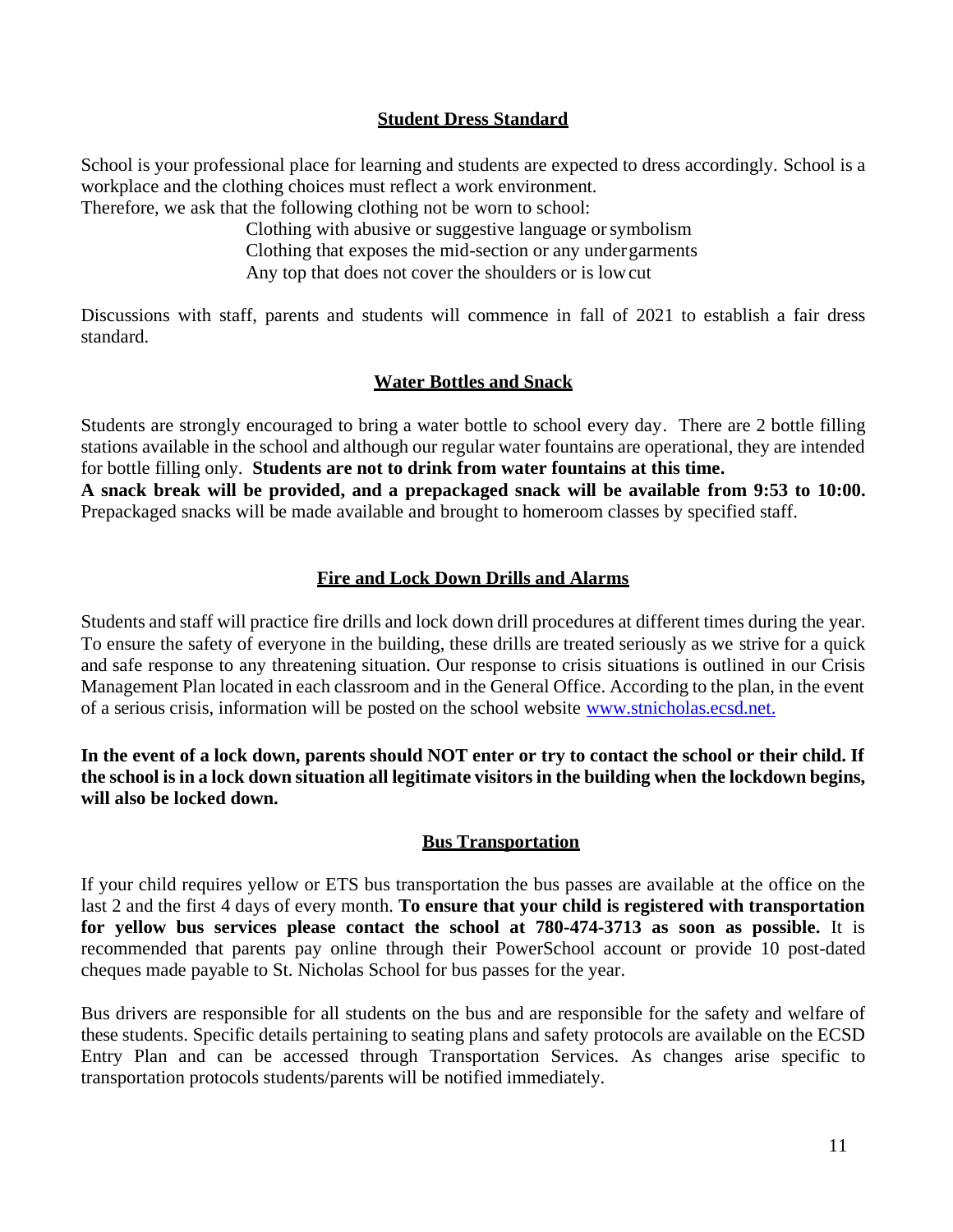# **Medications**

All medical conditions, including allergies, must be made known to the staff in the office at the start of each school year. Students requiring staff assistance with the use of prescription medication must follow the following procedures:

Permission forms must be completed by the parent and a copy must be kept in the student file in the office. Doctor's instructions for the administration of the medication must also be forwarded to the school.

All medications approved to be administered at school are stored in a locked space at the main office and students must not keep medications with them during the school day.

# **Student Injury**

All injuries of a serious nature must be reported to the supervising teacher, the office, and the parents. Accident reports are completed by the supervising teacher and are kept in the student file in the office. In the event of a serious injury, the parent and EMS will be notified.

# **Physical Impairment**

It is required that parents notify the Principal in writing if their child is suffering from some form of physical impairment. If a student's condition requires exemption from some or all Physical Education classes, the parent is required to contact the school.

This applies for short-term and long-term exemptions. In the event of a long-term exemption fromPhysical Education class, a note from a family doctor is also required. In either occurrence, the goal of physical education is to be active. Therefore, students MUST participate to the best of their ability.

# **Career and Technology Foundations (CTF) – Thursday Mornings**

The CTF Program of Studies developed by Alberta Education, is based on 14 learning outcomes that identify what students are expected to learn and what will be assessed These outcomes are the same for grades 7 to 9.

The CTF curriculum honours student diversity and promotes the meaningful and authentic exploration of various occupational areas. CTF is a mandatory program for all junior high students in Alberta.

# **CTF Learning Outcomes:**

CTF is exploring interests, passions and skills while making personal connections to career possibilities.

- I explore my interests and passions while making personal connections to career possibilities
- I use occupational area skills, knowledge, and technologies
- I follow safety requirements associated with occupational areas and related technologies
- I demonstrate environmental stewardship associated with occupational areas

CTF is planning, creating, appraising, and communicating in response to challenges.